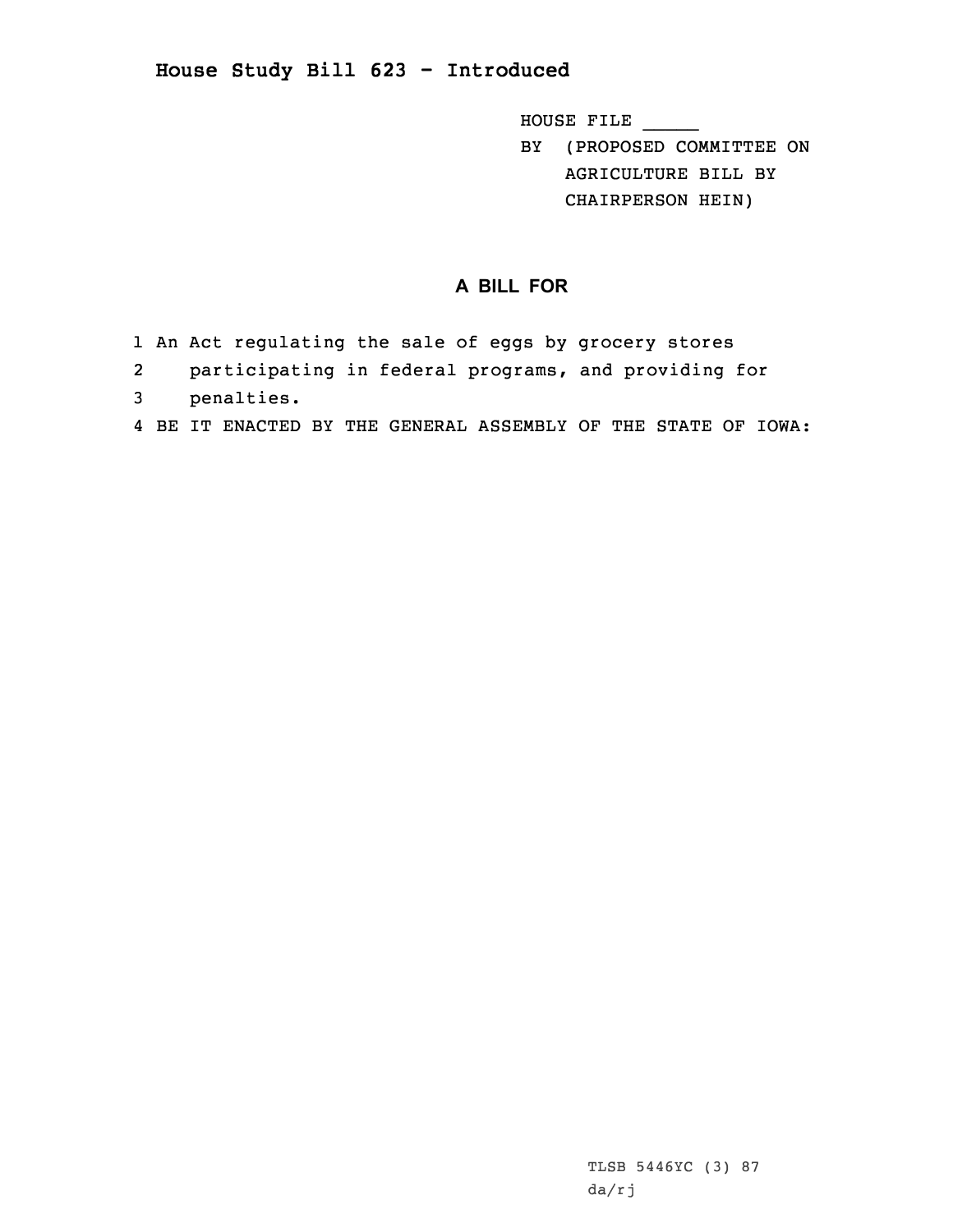1 Section 1. NEW SECTION. **135.16A Vendors participating in** 2 **federal programs —— egg sales.**

3 1. As used in this section, unless the context otherwise 4 requires:

<sup>5</sup> *a. "Conventional eggs"* means eggs others than specialty 6 eggs.

<sup>7</sup> *b. "Eggs"* means shell eggs that are graded as "AA", "A", or <sup>8</sup> "B" pursuant to <sup>7</sup> C.F.R. pt. 56, subpt. A, and that are sold at 9 retail in commercial markets.

<sup>10</sup> *c. "Federal food program"* means any of the following: 11 (1) The supplemental nutrition assistance program as 12 provided in 7 U.S.C. §2011, et seq.

 (2) The special supplemental food program for women, infants, and children as provided in 42 U.S.C. §1786, et seq. *d. "Grocery store"* means <sup>a</sup> food establishment as defined in section 137F.1 licensed by the department of inspections and appeals pursuant to section 137F.4, to sell food or food products to customers intended for preparation or consumption off premises.

 *e. "Specialty eggs"* means eggs produced by domesticated chickens, and sold at retail in commercial markets if the chickens producing such eggs are advertised as being housed in any of the following environments:

24(1) Cage-free.

25 (2) Free-range.

26 (3) Enriched colony cage.

 2. *a.* The department of agriculture and land stewardship shall assist the Iowa department of public health in establishing rules necessary to implement, administer, and enforce this section.

 *b.* If necessary to implement, administer, and enforce this section, the Iowa department of public health, in cooperation with the department of agriculture and land stewardship, shall submit <sup>a</sup> request to the United States department of agriculture for <sup>a</sup> waiver or other exception from regulations as deemed

 $-1-$ 

LSB 5446YC (3) 87  $da/rj$   $1/3$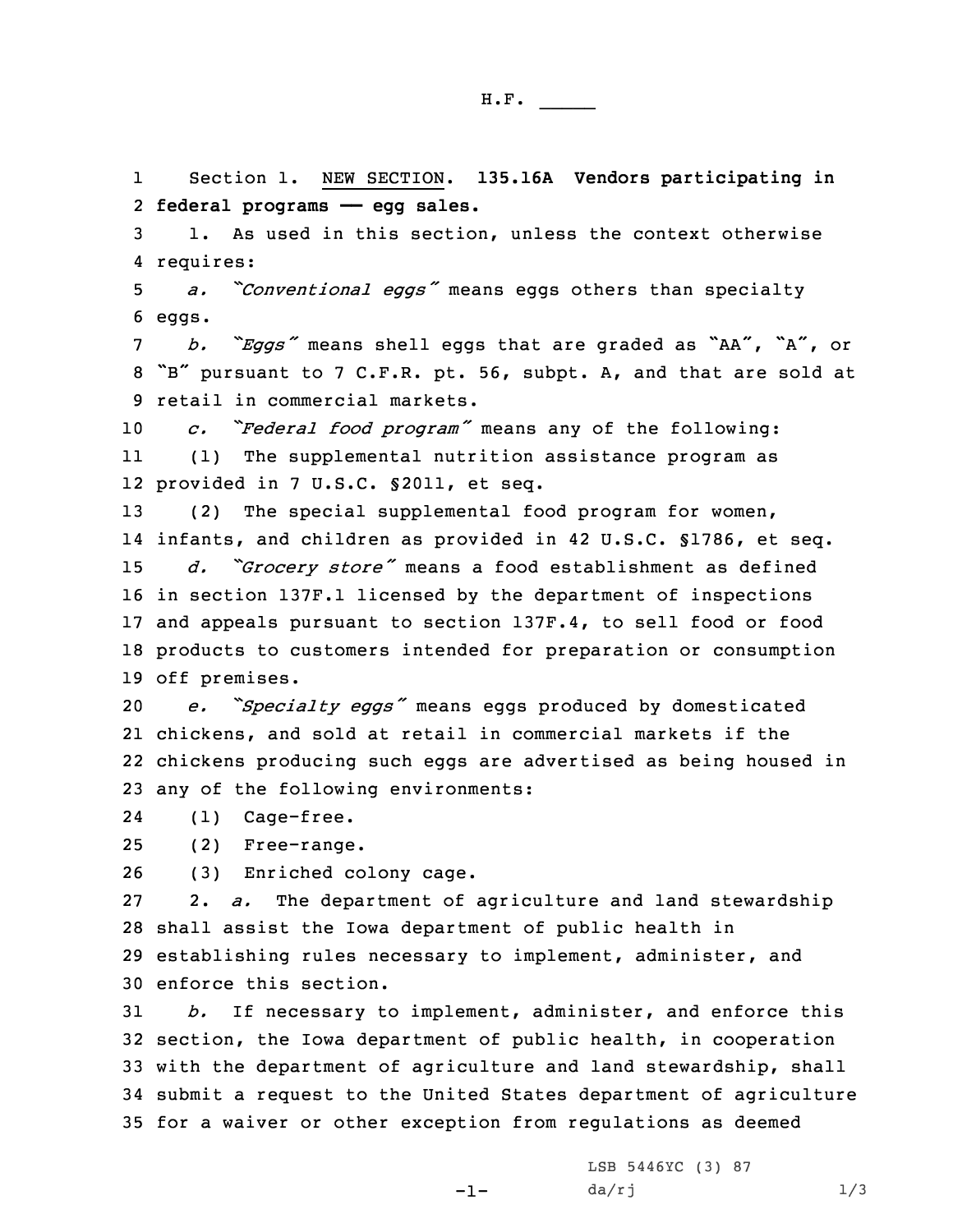1 feasible by the Iowa department of public health. The Iowa 2 department of public health shall regularly report the status 3 of such request to the legislative services agency.

4 3. <sup>A</sup> grocery store that is <sup>a</sup> vendor participating in <sup>a</sup> federal food program and offering specialty eggs for retail sale shall maintain <sup>a</sup> regular inventory of conventional eggs for retail sale. The inventory of conventional eggs shall be sufficient to meet the grocery store's regular customer demand for such eggs.

10 4. This section does not require <sup>a</sup> grocery store to do any 11 of the following:

12*a.* Stock or sell specialty eggs.

13 *b.* Stock or sell eggs, if the grocery store elects not to 14 stock or sell conventional eggs for retail sale as part of its 15 normal business.

16 *c.* Comply with the provisions of this section, if the <sup>17</sup> grocery store's inventory of eggs for retail sale was limited 18 to specialty eggs prior to January 1, 2018.

 5. *a.* <sup>A</sup> violation of subsection 3 by <sup>a</sup> grocery store shall not be construed to disqualify <sup>a</sup> grocery store from participating in <sup>a</sup> federal food program unless otherwise authorized by the United States department of agriculture.

 *b.* <sup>A</sup> grocery store that fails to maintain <sup>a</sup> regular inventory of conventional eggs for retail sale as required in subsection 3, shall be subject to <sup>a</sup> civil penalty of not more than one hundred dollars. Each day that <sup>a</sup> violation exists constitutes <sup>a</sup> separate offense.

28 EXPLANATION

29 **The inclusion of this explanation does not constitute agreement with** <sup>30</sup> **the explanation's substance by the members of the general assembly.**

 GENERAL. This bill applies to <sup>a</sup> grocery store that participates as <sup>a</sup> vendor in federal health and nutrition programs providing food assistance to low-income persons. Under the bill's provisions, if <sup>a</sup> grocery store carries an inventory of specialty eggs for retail sale it must also carry

 $-2-$ 

LSB 5446YC (3) 87  $da/rj$  2/3